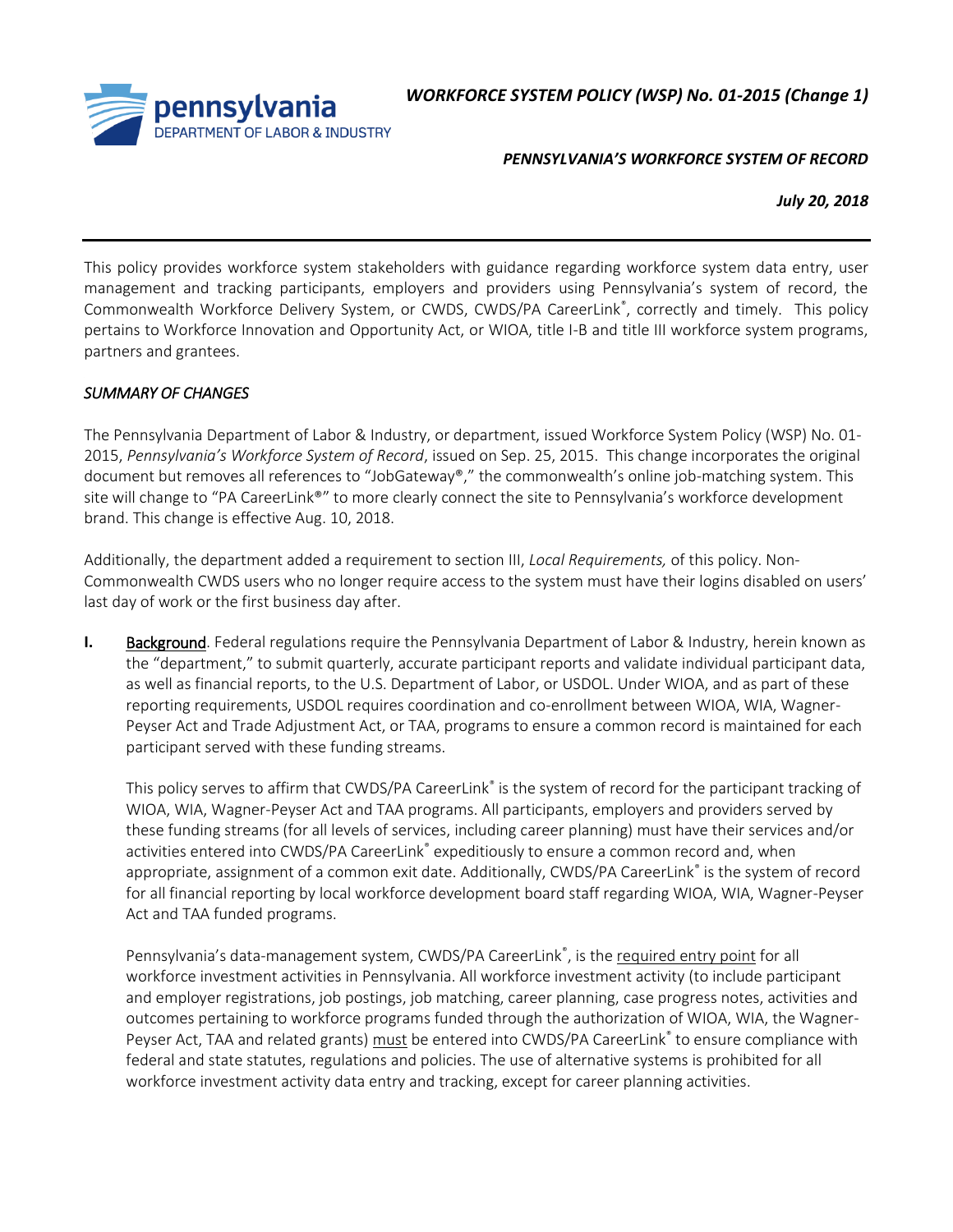Note: Career planning activities must first be entered into CWDS/PA CareerLink®. Within any alternative system, participants' Participant Identification Number, or PID, employers' and providers' Federal Employer Identification Number, or FEIN, and employers' job posting order numbers must identically match the identifier used within the system of record, CWDS/PA CareerLink®. The department will conduct data comparisons between Pennsylvania's system of record and any alternative system to ensure adherence to this policy.

## **II.** Definitions.

- *Commonwealth Workforce Development System, or CWDS,* is the management system of record used for all data collection and reporting.
- *Department* is the Pennsylvania Department of Labor & Industry, which has been designated by the governor to serve as the state administrative entity/state workforce agency.
- *Pennsylvania CareerLink®/PA CareerLink®* is the registered trademarked name for Pennsylvania's onestop service delivery system, including each of the one-stop centers, as well as the online job-matching system for job seekers and employers.
- **III.** References and Resources. The following is a list of resources used in the development of this policy, and may provide additional information for implementation:
	- Public Law (Pub. L.) 113-128, Workforce Innovation and Opportunity Act (WIOA)
	- 20 Code of Federal Regulations (CFR), WIOA Final Rules and Regulations
	- U.S. Department of Labor (USDOL) Training and Employment Guidance Letter (TEGL) No. 10-16, *Performance Accountability Guidance for Workforce Innovation and Opportunity Act (WIOA) Title I, Title II, Title III and Title IV Core Programs*
	- U.S. Department of Labor TEN No. 09-13, *Labor Exchange Reporting System (LERS) Tutorial and ET Handbook No. 406 Updates*, Oct. 18, 2013
	- Pennsylvania Department of Labor & Industry Workforce System Policy (WSP) No. 03-2015, *Financial Management*
	- Pennsylvania Department of Labor & Industry PA CareerLink® System Procedure Manual

## **IV.** Local Requirements.

- A. All WIOA, WIA, Wagner-Peyser Act and TAA grant recipients are required to report individual participant data and financial data via Pennsylvania's system of record, CWDS/PA CareerLink®.
- B. All participant, employer and provider data must be entered into CWDS within 30 calendar days of the actual date of occurrence (e.g. service start date, hold date, entered employment, certifications, assessments, program exit dates).
- C. Requests for funds by a local workforce development board will be made using CWDS/PA CareerLink<sup>®</sup>.
- D. PA CareerLink® sites will use CWDS/PA CareerLink® as the common information-management system. CWDS/PA CareerLink® is the official system of record used for all data collection and reporting for all required partners located in comprehensive and affiliate PA CareerLink® sites. Shared information and data agreements will be used to support access to information and information sharing among partners as allowed by authorizing law and regulations.
- E. PA CareerLink® sites will use CWDS/PA CareerLink® as the job-match system when job seekers are looking for employment and employers are searching for candidates.